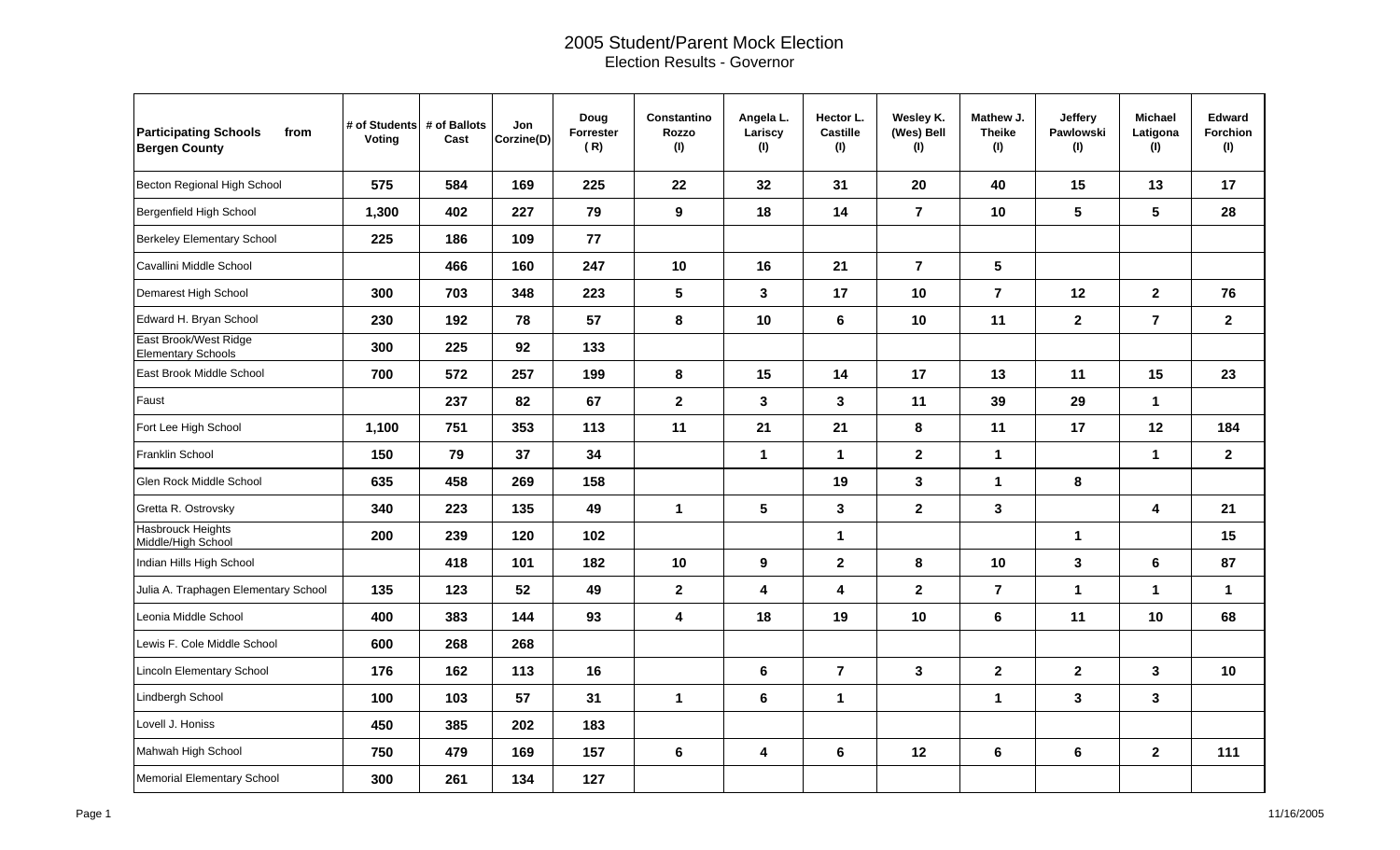## 2005 Student/Parent Mock Election Election Results - Governor

| Most Sacred Heart of Jesus School                              | 45    | 95    | 50  | 45  |                 |                |                  |              |                |              |                |                         |
|----------------------------------------------------------------|-------|-------|-----|-----|-----------------|----------------|------------------|--------------|----------------|--------------|----------------|-------------------------|
| Nathan Hale Middle School                                      | 200   | 172   | 92  | 59  |                 | 4              |                  | $\mathbf{3}$ | $\mathbf 1$    |              | $\overline{2}$ | 11                      |
| North Arlington Middle School                                  |       | 168   | 77  | 91  |                 |                |                  |              |                |              |                |                         |
| Notre Dame InterParochial School                               | 154   | 147   | 60  | 69  |                 | $\overline{2}$ | 3                | $\mathbf{3}$ | $\mathbf{1}$   | $\mathbf{1}$ | 6              | $\mathbf{2}$            |
| Old Tappan High School                                         | 900   | 811   | 315 | 300 | $\mathbf{3}$    |                | $\boldsymbol{9}$ | 10           | 13             | 8            | 8              | 145                     |
| Oradell Public School                                          | 125   | 98    | 52  | 39  | $\mathbf{1}$    | $\mathbf 3$    |                  |              | $\mathbf{1}$   |              | $\mathbf 1$    | $\mathbf 1$             |
| Our Lady of Mercy                                              |       | 47    | 13  | 19  |                 |                | $\bf 6$          | $\mathbf 1$  | 4              | $\mathbf{2}$ | $\mathbf{2}$   |                         |
| Paramus Catholic High School                                   |       | 830   | 489 | 341 |                 |                |                  |              |                |              |                |                         |
| Ramapo/Indian Hills High School                                | 1,500 | 681   | 198 | 285 | $5\phantom{.0}$ | 5              | 11               | 12           | 23             | 8            | $\mathbf{3}$   | 131                     |
| Ramsey High School/Eric S. Smith<br>School/Mary Hubbard School | 2,000 | 1,254 | 527 | 544 | 12              | 11             | 8                | 18           | 9              | 23           | $\mathbf{3}$   | 99                      |
| Ridgefield Park Jr-Sr High School                              | 1,200 | 580   | 233 | 121 | 16              | 16             | 46               | 16           | 11             | 10           | 22             | 89                      |
| Ridgewood High School                                          | 65    | 52    | 25  | 21  | $\mathbf 1$     |                |                  |              | $\mathbf{2}$   |              |                | $\mathbf{3}$            |
| River Dell High School                                         | 700   | 817   | 438 | 379 |                 |                |                  |              |                |              |                |                         |
| River Dell Middle School                                       | 400   | 444   | 240 | 204 |                 |                |                  |              |                |              |                |                         |
| Roberge Elementary School                                      | 450   | 420   | 163 | 257 |                 |                |                  |              |                |              |                |                         |
| Roosevelt School                                               | 60    | 47    | 27  | 20  |                 |                |                  |              |                |              |                |                         |
| Saddle Brook Middle School                                     | 275   | 190   | 75  | 71  | 10              | $\mathbf 2$    | 1                | $\bf 6$      | $\overline{7}$ | $\mathbf{2}$ | $\mathbf{2}$   | 14                      |
| School #3                                                      | 125   | 97    | 67  | 26  |                 | $\mathbf 1$    |                  | $\mathbf{1}$ | $\mathbf{2}$   |              |                |                         |
| School #4                                                      | 300   | 316   | 161 | 155 |                 |                |                  |              |                |              |                |                         |
| South Bergen Middle/High School                                | 60    | 45    | 21  | 19  | $\mathbf{1}$    | $\mathbf 1$    | $\mathbf{1}$     |              |                | $\mathbf 1$  | $\mathbf{1}$   |                         |
| St. John the Evangelist                                        | 62    | 55    | 23  | 24  |                 |                | $\mathbf{2}$     |              | $\mathbf{1}$   |              | $\mathbf{2}$   | $\mathbf{3}$            |
| Teaneck High School                                            | 1,000 | 673   | 498 | 122 |                 | 15             |                  |              |                |              |                | 38                      |
| Thomas Jefferson Middle School                                 | 200   | 281   | 171 | 105 |                 |                |                  |              |                |              |                | $\overline{\mathbf{5}}$ |
| Thomas Jefferson Middle School                                 | 700   | 558   | 229 | 112 | 6               | 22             | 44               | 12           | 15             | 28           | 25             | 65                      |